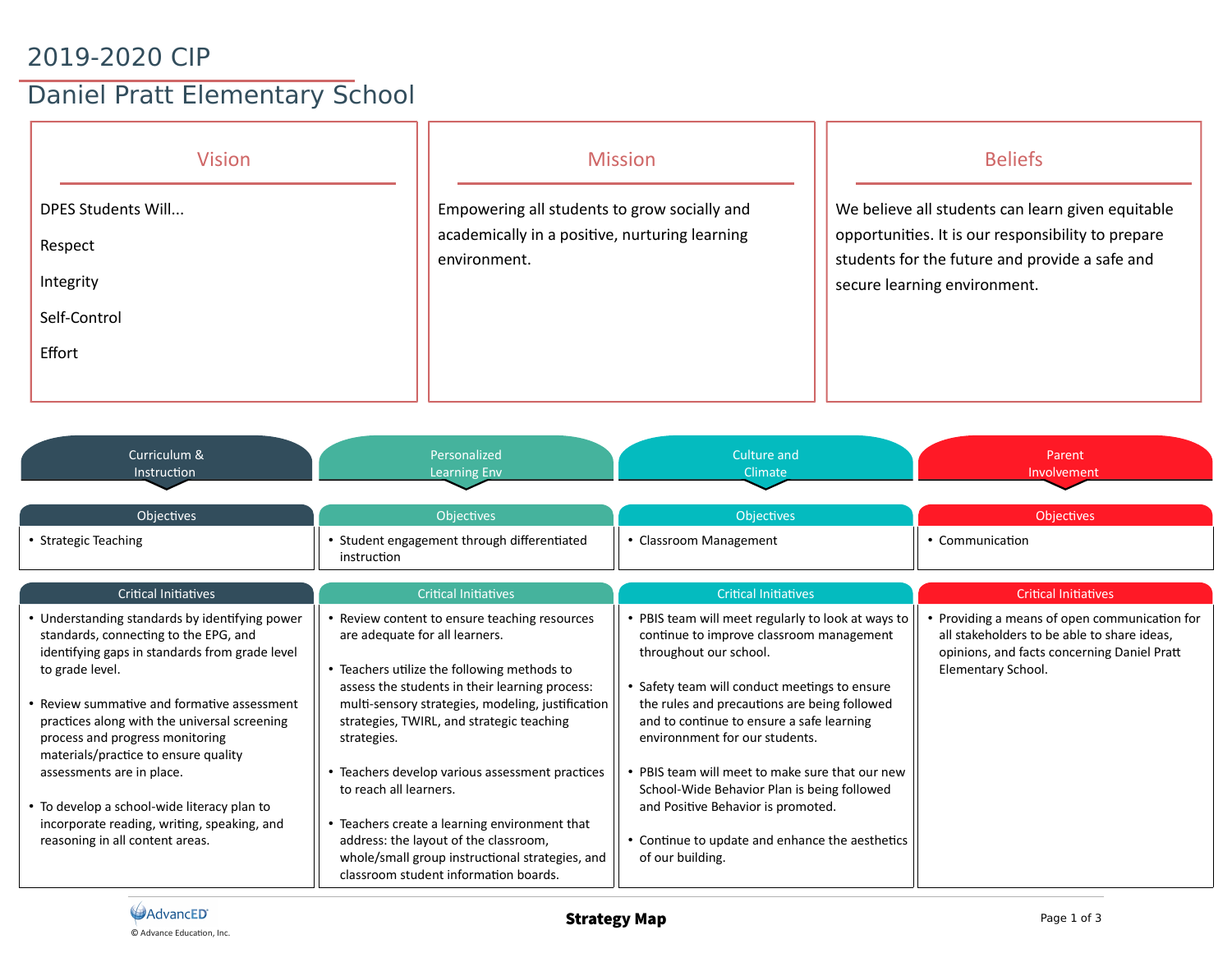| <b>Critical Initiatives</b>                                                | <b>Critical Initiatives</b>                                                                                                            | <b>Critical Initiatives</b>                                                             | <b>Critical Initiatives</b>                             |
|----------------------------------------------------------------------------|----------------------------------------------------------------------------------------------------------------------------------------|-----------------------------------------------------------------------------------------|---------------------------------------------------------|
|                                                                            | • Students will engage in their own learning<br>progression through grade-level data boards,<br>advisement day, and RISE Celebrations. |                                                                                         |                                                         |
| <b>Key Measures</b>                                                        | <b>Key Measures</b>                                                                                                                    | <b>Key Measures</b>                                                                     | <b>Key Measures</b>                                     |
| • Meetings results/findings from review of<br>standards                    | • Observations using eleot                                                                                                             | • Decrease in office referrals                                                          | • More traffic on the school website                    |
| • Teacher feed back from meetings held                                     | • Data results review at monthly RTI meetings                                                                                          | • Decrease in demerits                                                                  | • Updated school information boards on the<br>main hall |
| • ELEOT Observations                                                       | • School-wide Walkthroughs<br>• EL and Special Education meetings                                                                      | • Increase student participation RISE<br>Celebrations                                   | • Multi-Media for sharing information                   |
| • Walkthroughs during protected blocks.                                    | • Check lesson plans weekly                                                                                                            | • Decrease in demerits                                                                  | • Large turnouts at school events                       |
| • Agendas of team meetings and next directions                             | • BrainSpring and Turn Arounds Trainings                                                                                               | • Decrease in office referrals                                                          | • Parent attendance at the Advisory Team<br>Meetings    |
| • Instructional Frameworks used as a working<br>doc.                       | • Instructional Strategies Booklet                                                                                                     | • Arrival and dismissal safe guards are in place<br>• Bully hotline availible           |                                                         |
| • Universal Screening Results                                              | • Rtl Progress Monitoring                                                                                                              | • Website is updated regulary                                                           |                                                         |
| • Data Review at Monthly RtI Meetings                                      | • AR, Reflex, and Lexia                                                                                                                | • Good attendace at Rise Celebrations                                                   |                                                         |
| • Team meeting agendas and next direction<br>• Assessment Frameworks Chart | • Special Education Meetings<br>• EL Meetings                                                                                          | • Rise Recipets read over the intercom                                                  |                                                         |
| • Grade-Level Cooperative Planning                                         | • Eleot Observations                                                                                                                   | • Changes in plan are updated for staff and<br>students                                 |                                                         |
| • Better focus on literacy in all classroom settings                       | • Clear Expectations                                                                                                                   | • Adjustments made as needed with info from<br>meetings                                 |                                                         |
| • Students better understand informational text                            | • Hallway Student Data Boards                                                                                                          | • Bully hotline availible                                                               |                                                         |
| • Teachers see importance of a focus on literacy                           | • Student Inforamtion Stations in Classrooms                                                                                           | • Couselors are accessible for students                                                 |                                                         |
|                                                                            | • Retention Rate will decrease<br>• Student Attendance will increase                                                                   | • Restrooms updated for 19.20 school year                                               |                                                         |
|                                                                            | • High Attendance RISE Celebrations                                                                                                    | • Lunchroom updated for 19.20 school year                                               |                                                         |
|                                                                            | • Improved data on student data boards                                                                                                 | • Parking lots and sidewalks are updated<br>• Teachers work together to update bulletin |                                                         |
|                                                                            |                                                                                                                                        | boards                                                                                  |                                                         |
|                                                                            |                                                                                                                                        | PRIDE Team meets to discuss future                                                      |                                                         |